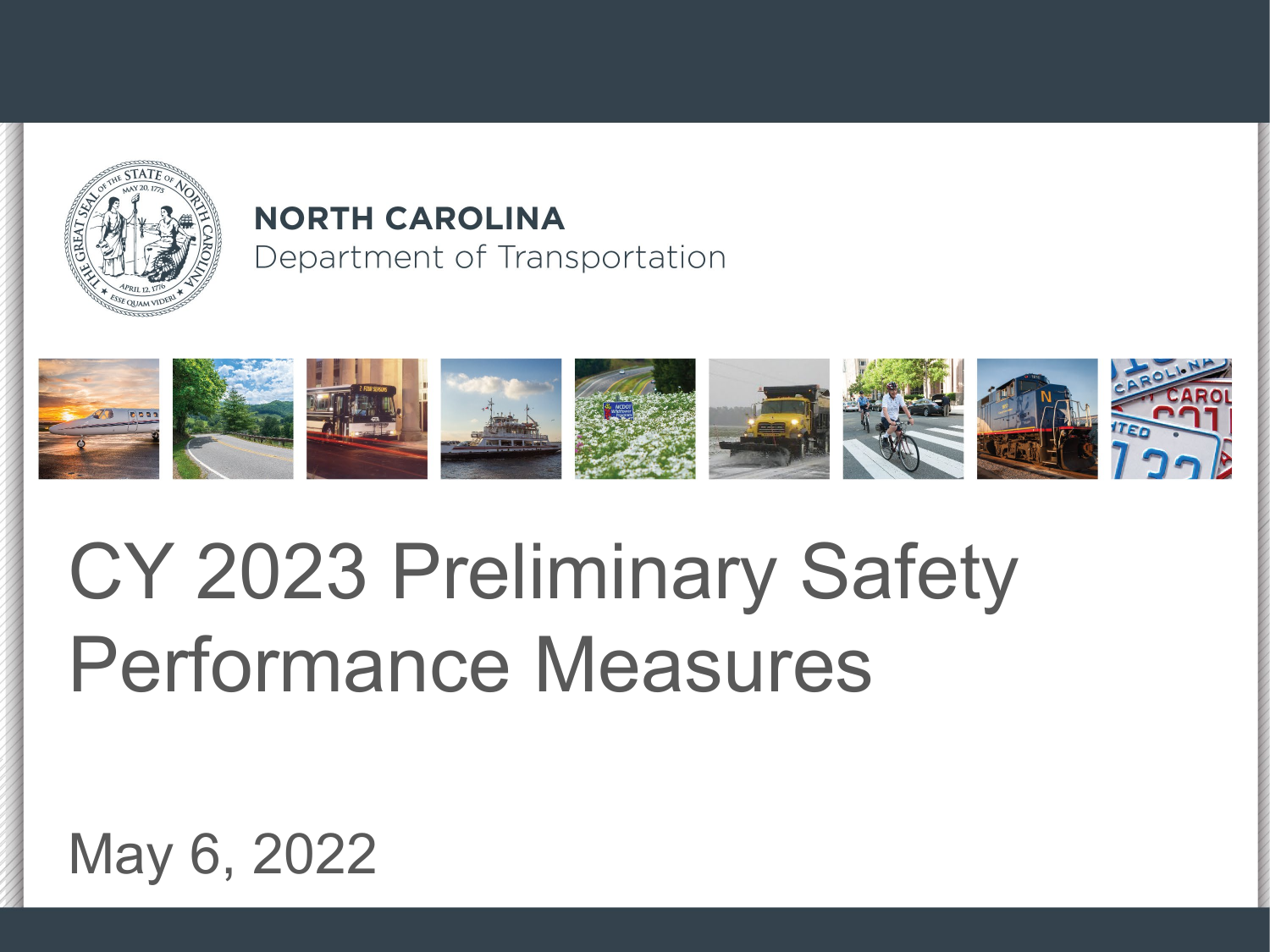### ncdot.gov

## Safety Performance Measures

• MAP-21 / FAST Act Rulemaking requires State DOTs and MPOs to set targets for 5 Highway Safety Improvement Program (HSIP) Safety Performance Metrics

| <b>HSIP Safety Targets</b> |                                                                           |  |  |  |  |
|----------------------------|---------------------------------------------------------------------------|--|--|--|--|
|                            | <b>Number of fatalities</b>                                               |  |  |  |  |
|                            | Rate of fatalities                                                        |  |  |  |  |
|                            | Number of serious injuries                                                |  |  |  |  |
|                            | Rate of serious injuries                                                  |  |  |  |  |
|                            | Number of non-motorized fatalities and non-<br>motorized serious injuries |  |  |  |  |

• Final Rules published in the Federal Register March 2016; effective April 2016

- Targets are based on 5 year rolling averages
- Targets are for calendar years
- Targets are established annually
- Targets must be identical to NHTSA HSP targets for common measures (Number of Fatalities, Fatality Rate, Number of Serious Injuries)
- States and MPOs must coordinate on establishing targets
- States would have "Met" or "Made Significant Progress" towards meeting Performance Targets if:
	- 4 out of 5 targets are "Met" or
	- 4 out of 5 targets are better than performance for year prior to establishing targets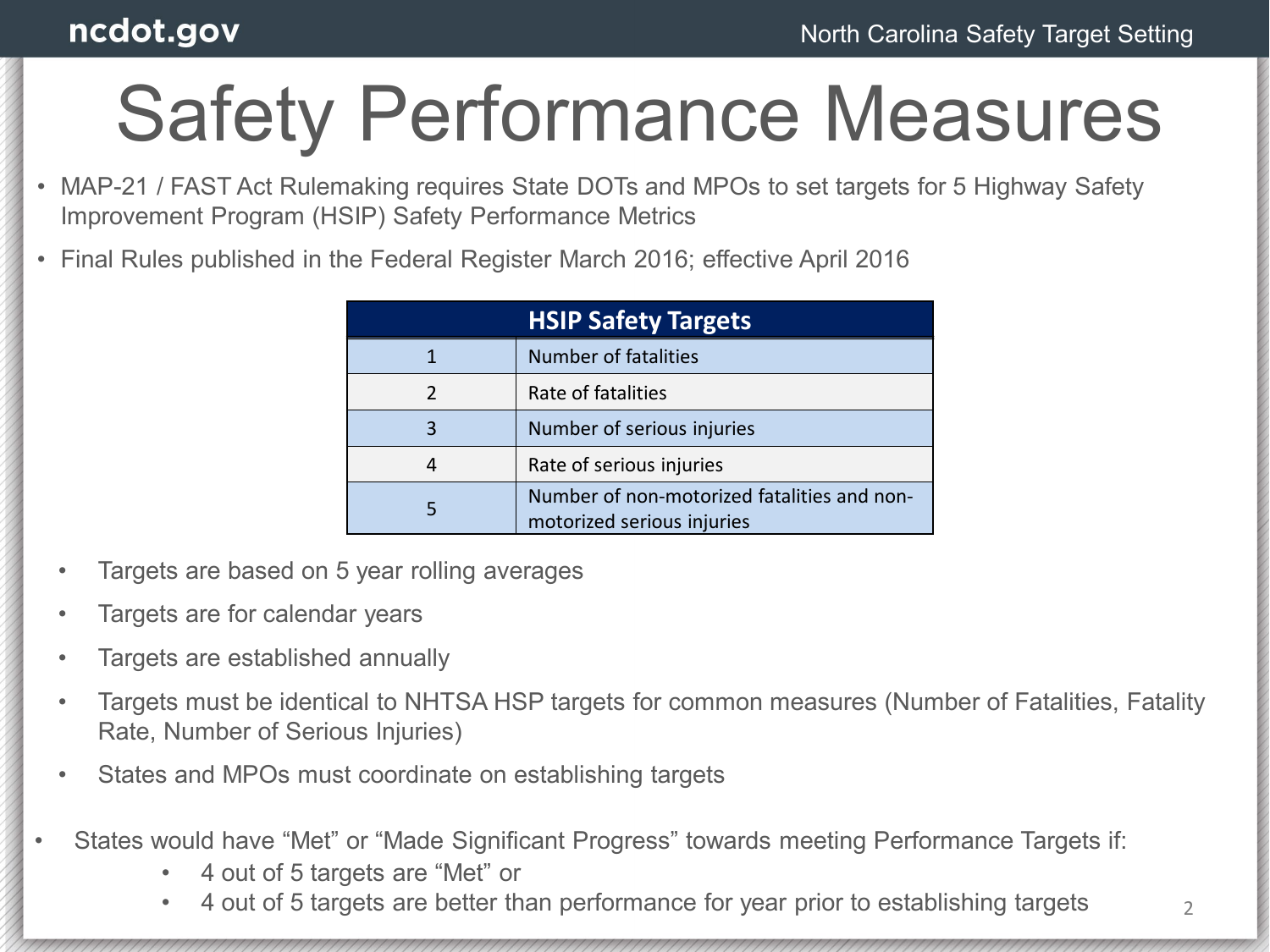#### ncdot.gov



### **SHSP Goal**

- Targets for the Safety Performance Measures are based on the 2019 NC SHSP Goal
- Reduce all fatalities and serious injuries by half by 2035, moving towards zero by 2050.

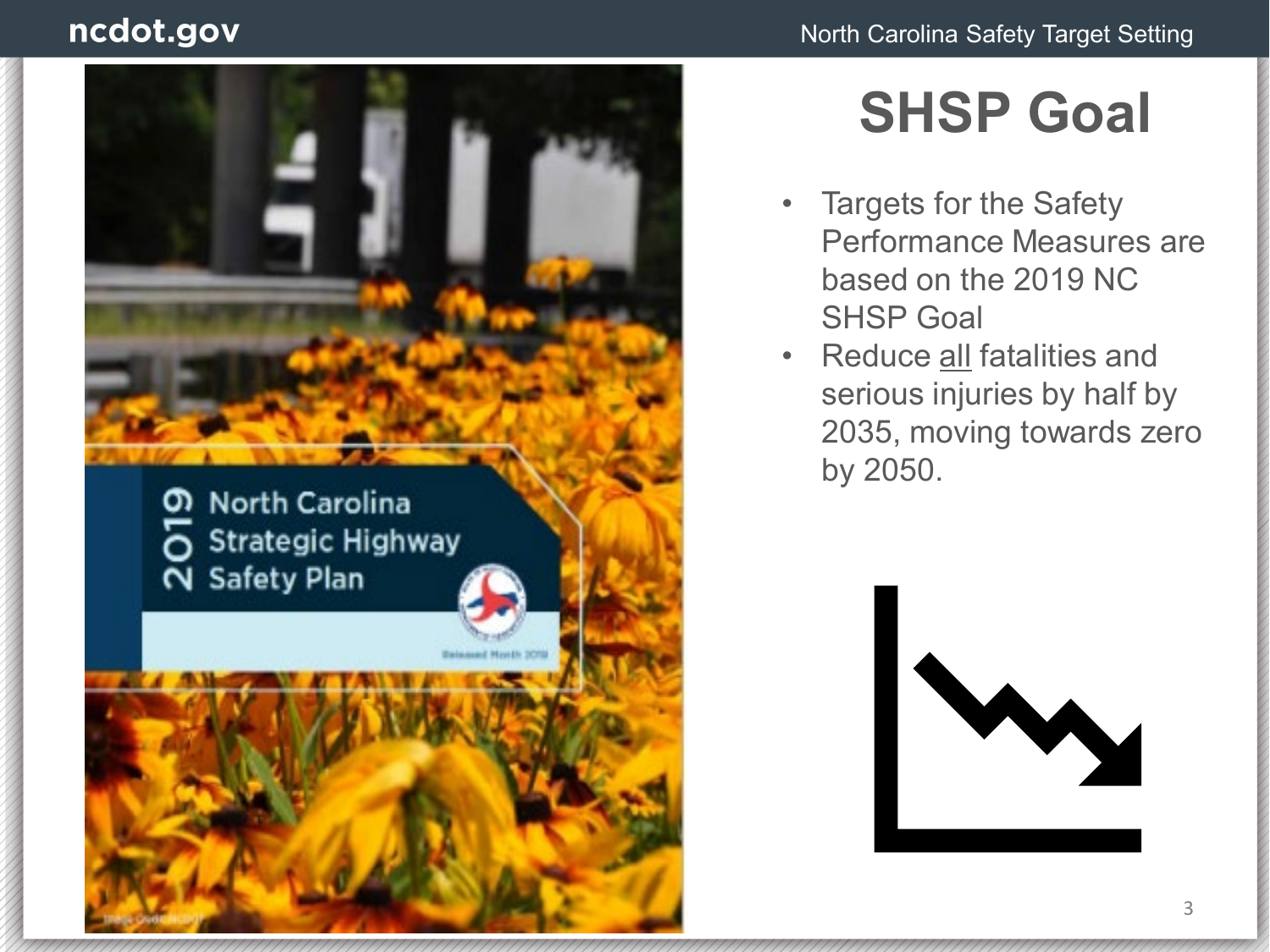## North Carolina CY 2020 Safety Performance Target Assessment

| <b>Performance</b><br><b>Measures</b>                                 | <b>5-year Rolling Averages</b> |               |                 |                                   | (Actual)                               | <b>Met or Made</b>                     |  |
|-----------------------------------------------------------------------|--------------------------------|---------------|-----------------|-----------------------------------|----------------------------------------|----------------------------------------|--|
|                                                                       | <b>TARGET</b>                  | <b>ACTUAL</b> | <b>BASELINE</b> | <b>Target</b><br><b>Achieved?</b> | <b>Better than</b><br><b>Baseline?</b> | <b>Significant</b><br><b>Progress?</b> |  |
|                                                                       | 2016-2020                      | 2016-2020     | 2014-2018       |                                   |                                        |                                        |  |
| Number of<br><b>Fatalities</b>                                        | 1,227.8                        | 1,458.6       | 1,392.2         | <b>No</b>                         | <b>No</b>                              |                                        |  |
| <b>Fatality Rate</b>                                                  | 1.084                          | 1.250         | 1.206           | <b>No</b>                         | <b>No</b>                              |                                        |  |
| <b>Number of Serious</b><br><b>Injuries</b>                           | 2,812.8                        | 4,410.2       | 3,362.4         | <b>No</b>                         | <b>No</b>                              | <b>No</b>                              |  |
| Serious Injury Rate                                                   | 2.462                          | 3.776         | 2.884           | <b>No</b>                         | <b>No</b>                              |                                        |  |
| Number of Non-<br><b>Motorized Fatalities</b><br>and Serious Injuries | 426.6                          | 583.0         | 491.0           | <b>No</b>                         | <b>No</b>                              |                                        |  |

Since our State was determined to have not met or made significant progress toward the CY 2020 targets, our State must use obligation authority equal to the FY 2019 HSIP apportionment only for HSIP projects in FY 2023 and submit a HSIP Implementation Plan for FY 2023.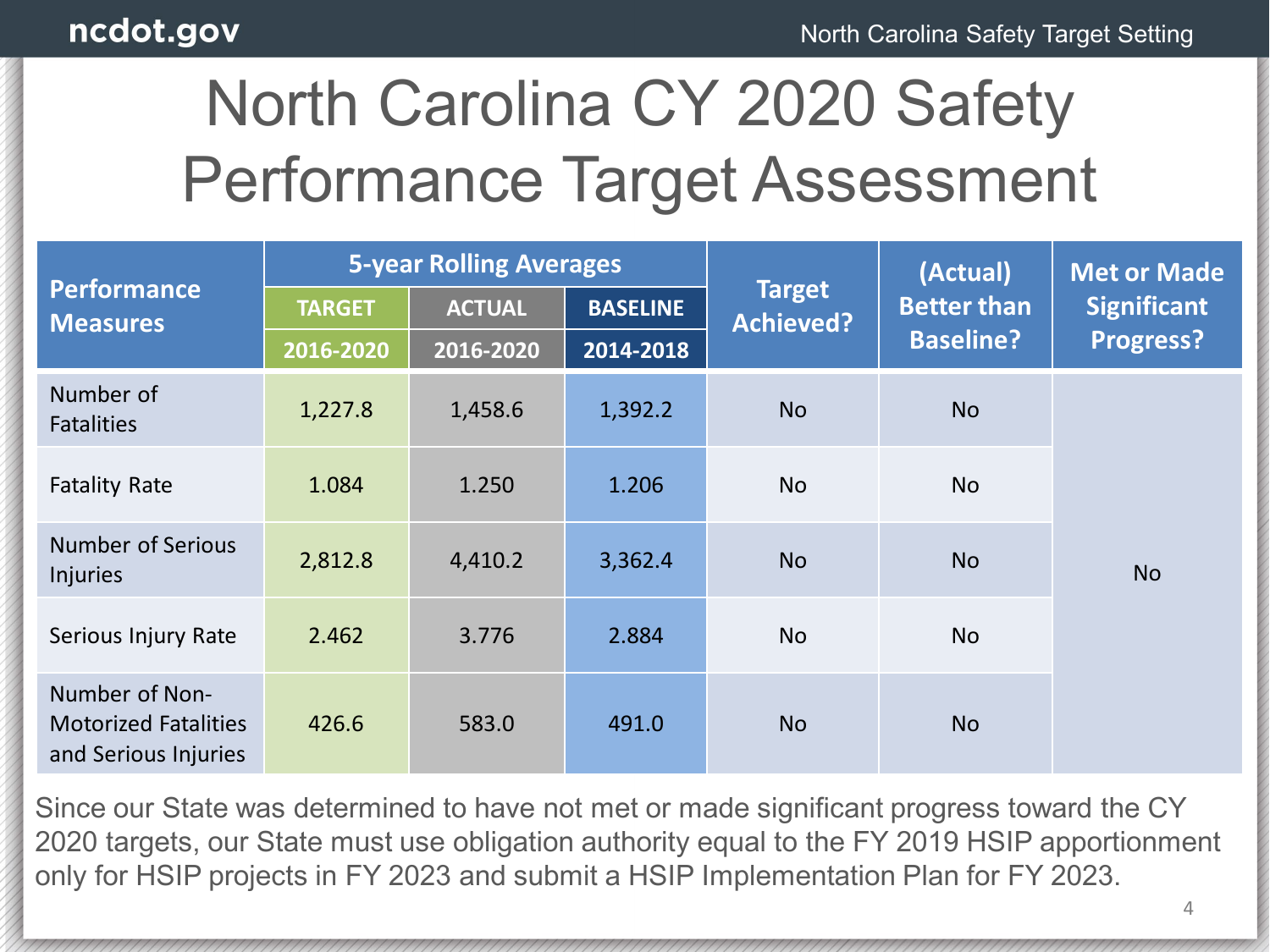## Targets for Safety Performance **Measures**

|                                                                       | <b>Highway Safety Improvement Program (HSIP)</b> |                                   |                |                                   |                |                |  |  |  |
|-----------------------------------------------------------------------|--------------------------------------------------|-----------------------------------|----------------|-----------------------------------|----------------|----------------|--|--|--|
| <b>Performance</b><br><b>Measures</b>                                 |                                                  | <b>Based on 2014 NC SHSP Goal</b> |                | <b>Based on 2019 NC SHSP Goal</b> |                |                |  |  |  |
|                                                                       | <b>CY 2018</b>                                   | <b>CY 2019</b>                    | <b>CY 2020</b> | <b>CY 2021</b>                    | <b>CY 2022</b> | <b>CY 2023</b> |  |  |  |
| <b>Number of Fatalities</b>                                           | 1,207.3                                          | 1,214.7                           | 1,227.8        | 1,309.9                           | 1,254.9        | 1,202.2        |  |  |  |
| <b>Fatality Rate</b>                                                  | 1.114                                            | 1.097                             | 1.084          | 1.105                             | 1.057          | 1.011          |  |  |  |
| <b>Number of Serious</b><br><b>Injuries</b>                           | 2,161.2                                          | 2,490.6                           | 2,812.8        | 3,656.1                           | 3,537.6        | 3,423.0        |  |  |  |
| Serious Injury Rate                                                   | 1.988                                            | 2.228                             | 2.462          | 3.065                             | 2.962          | 2.863          |  |  |  |
| Number of Non-<br><b>Motorized Fatalities</b><br>and Serious Injuries | 393.5                                            | 403.7                             | 426.6          | 504.4                             | 486.0          | 468.2          |  |  |  |

#### *CY 2023 Final Targets will be published once the 2021 Baselines for the FARS, VMTs and NC crash data have been stabilized*